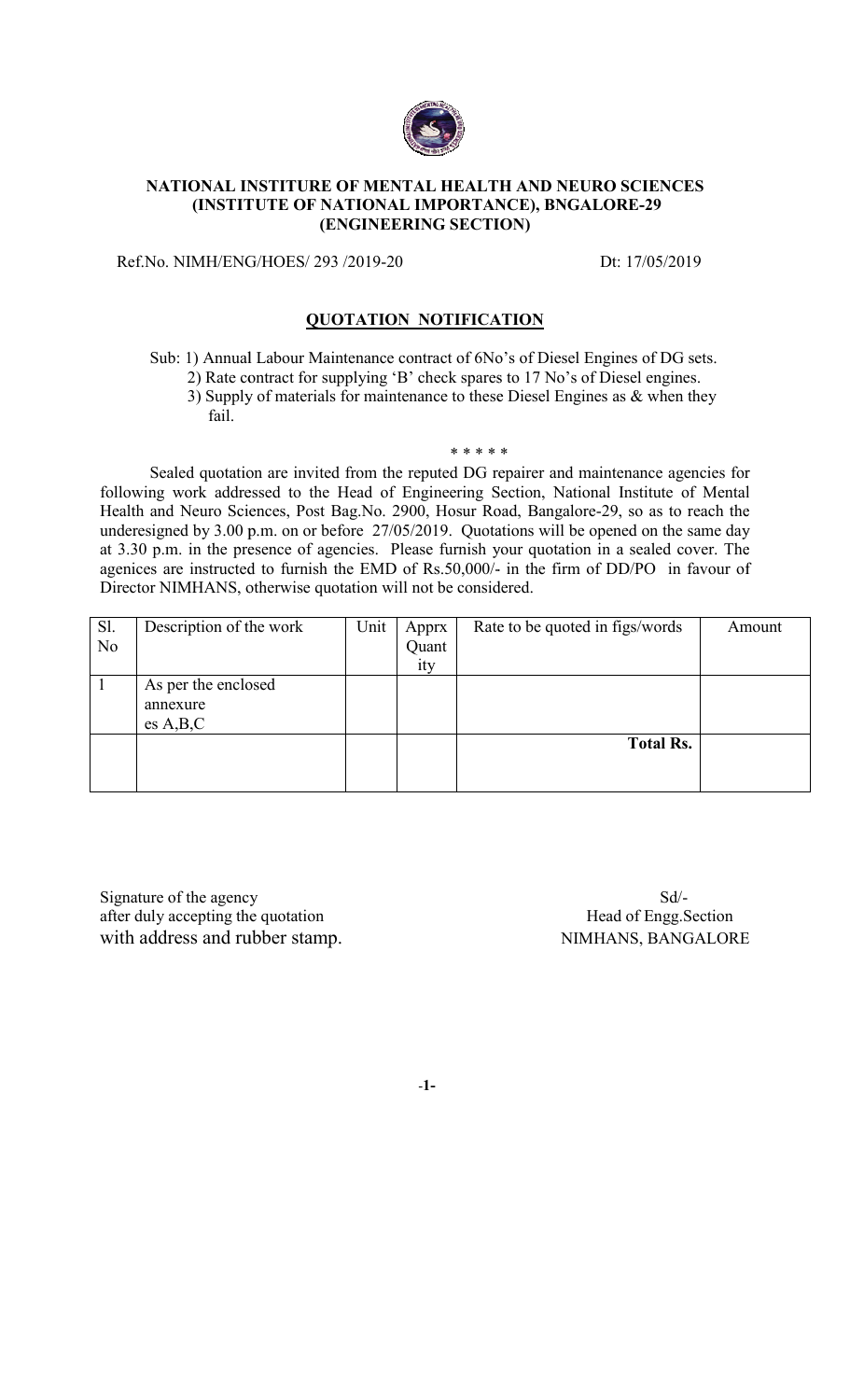| ANNEXURES 'A'                                                      |
|--------------------------------------------------------------------|
| Annual maintenance contract (labour) of 6 Nos. DG sets at NIMHANS. |

|                                   |                                                                                                                                                                                                                                                                                                       |                    |                             | Amount                          |
|-----------------------------------|-------------------------------------------------------------------------------------------------------------------------------------------------------------------------------------------------------------------------------------------------------------------------------------------------------|--------------------|-----------------------------|---------------------------------|
|                                   |                                                                                                                                                                                                                                                                                                       |                    |                             |                                 |
|                                   |                                                                                                                                                                                                                                                                                                       |                    |                             |                                 |
|                                   |                                                                                                                                                                                                                                                                                                       |                    |                             |                                 |
|                                   |                                                                                                                                                                                                                                                                                                       |                    |                             |                                 |
|                                   |                                                                                                                                                                                                                                                                                                       |                    |                             |                                 |
|                                   |                                                                                                                                                                                                                                                                                                       |                    |                             |                                 |
|                                   | <b>Nos</b>                                                                                                                                                                                                                                                                                            | 01                 |                             |                                 |
| Administrative block              |                                                                                                                                                                                                                                                                                                       |                    |                             |                                 |
|                                   |                                                                                                                                                                                                                                                                                                       |                    |                             |                                 |
| Cummins 1x320 KVA DG set of       | <b>Nos</b>                                                                                                                                                                                                                                                                                            | 01                 |                             |                                 |
| <b>OPD</b>                        |                                                                                                                                                                                                                                                                                                       |                    |                             |                                 |
|                                   |                                                                                                                                                                                                                                                                                                       |                    |                             |                                 |
| Cummins 437.5 KVA DG set of       | <b>Nos</b>                                                                                                                                                                                                                                                                                            | 02                 |                             |                                 |
|                                   |                                                                                                                                                                                                                                                                                                       |                    |                             |                                 |
|                                   |                                                                                                                                                                                                                                                                                                       |                    |                             |                                 |
| Cummins 1x62.5 KVA DG set of Data | <b>Nos</b>                                                                                                                                                                                                                                                                                            | 01                 |                             |                                 |
| centre                            |                                                                                                                                                                                                                                                                                                       |                    |                             |                                 |
|                                   |                                                                                                                                                                                                                                                                                                       |                    |                             |                                 |
|                                   |                                                                                                                                                                                                                                                                                                       |                    |                             |                                 |
|                                   |                                                                                                                                                                                                                                                                                                       |                    |                             |                                 |
|                                   |                                                                                                                                                                                                                                                                                                       |                    |                             |                                 |
|                                   |                                                                                                                                                                                                                                                                                                       |                    |                             |                                 |
| Total Rs.                         |                                                                                                                                                                                                                                                                                                       |                    |                             |                                 |
|                                   |                                                                                                                                                                                                                                                                                                       |                    |                             |                                 |
| <b>IN WORDS</b>                   |                                                                                                                                                                                                                                                                                                       |                    |                             |                                 |
|                                   |                                                                                                                                                                                                                                                                                                       |                    |                             |                                 |
|                                   | Description of the work<br>Annual maintenance contract (labour)<br>of following DG sets.<br>For the period From 1.6.2019 to<br>31.5.2020.<br>Cummins 750KVA DG set of<br>Convention centre<br>Cummins 1x62.5 KVA DG set of<br>Behind library<br>Detailed scope of work As per<br>enclosed Annexure"c" | Unit<br><b>Nos</b> | Apprx<br>Quantit<br>V<br>01 | Rate to be quoted in figs/words |

# **Note: Apply GST as per Government order separately**

Signature of the Agency

**Sd/-**

#### **-2-**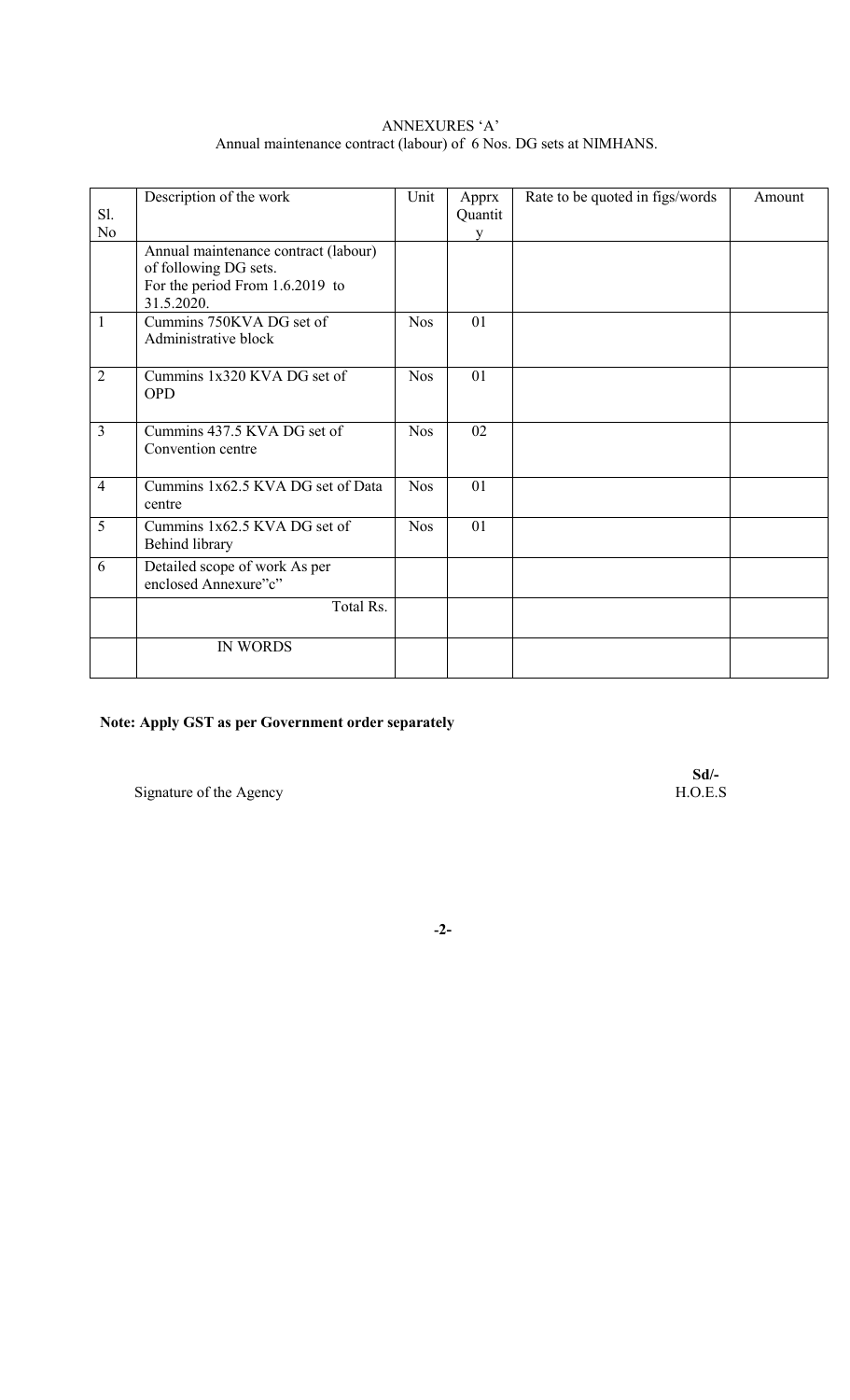#### ANNEXURES 'B'

## B check spares. (For annual rate contract )

| $\overline{SI}$ .<br>N <sub>o</sub> | Description of the work                                                                                   | Unit       | Apprx<br>Quantity | Rate to be quoted in figs/words |
|-------------------------------------|-----------------------------------------------------------------------------------------------------------|------------|-------------------|---------------------------------|
| $\mathbf{1}$                        | <b>B CHECK KIT FOR VT 1710-G-</b><br>437.5 KVA -2 NOS OF CONVENTION<br><b>CENTRE</b>                      |            |                   |                                 |
|                                     | A) ELEMENT LUB OIL FILTER                                                                                 | Nos.       | 12                |                                 |
|                                     | <b>B) KIT FUEL FILTER</b>                                                                                 | Nos.       | 8                 |                                 |
|                                     | C) KIT SUPER BY PASS FILTER                                                                               | Nos.       | $\overline{4}$    |                                 |
|                                     | D) INHIBITOR CORROSION                                                                                    | Nos.       | $\overline{4}$    |                                 |
|                                     | E) AIR FILTER INNER-OUTER                                                                                 | Nos.       | $\overline{4}$    |                                 |
|                                     | F) SEAL ORING                                                                                             | Nos.       | 24                |                                 |
| $\overline{2}$                      | B CHECK KIT FOR KT 1150-G 320 KVA<br>$-3$ NOS OPD 1 NO.                                                   |            |                   |                                 |
|                                     | A) ELEMENT LUB OIL FILTER                                                                                 | Nos.       | $\overline{12}$   |                                 |
|                                     | <b>B) KIT FUEL FILTER</b>                                                                                 | Nos.       | $\overline{12}$   |                                 |
|                                     | C) KIT SUPER BY PASS FILTER                                                                               | Nos.       | 06                |                                 |
|                                     | D) INHIBITOR CORROSION                                                                                    | Nos.       | 06                |                                 |
|                                     | E) AIR FILTER INNER-OUTER                                                                                 | Nos.       | 03                |                                 |
|                                     | F) SEAL ORING                                                                                             | <b>Nos</b> | $\overline{30}$   |                                 |
| $\overline{\mathbf{3}}$             | <b>B CHECK KIT FOR KTA 38-G IX 750</b><br>KVA-DG SET -1NO OF ADMN<br>BLOCK.& INO HOSPITAL SIDE<br>(2 NOS) |            |                   |                                 |
|                                     | A) ELEMENT LUB OIL FILTER                                                                                 | Nos.       | $\overline{16}$   |                                 |
|                                     | <b>B) KIT FUEL FILTER</b>                                                                                 | Nos.       | 8                 |                                 |
|                                     | C) KIT SUPER BY PASS FILTER                                                                               | Nos.       | 8                 |                                 |
|                                     | E) INHIBITOR CORROSION                                                                                    | Nos.       | 8                 |                                 |
|                                     | F) SEAL ORING                                                                                             | Nos.       | 32                |                                 |
|                                     | G) AIR FILTER INNER-OUTER                                                                                 | Nos.       | $\overline{4}$    |                                 |
|                                     | $F)$ OIL                                                                                                  | LTR.       | 120               |                                 |

Signature of the Agency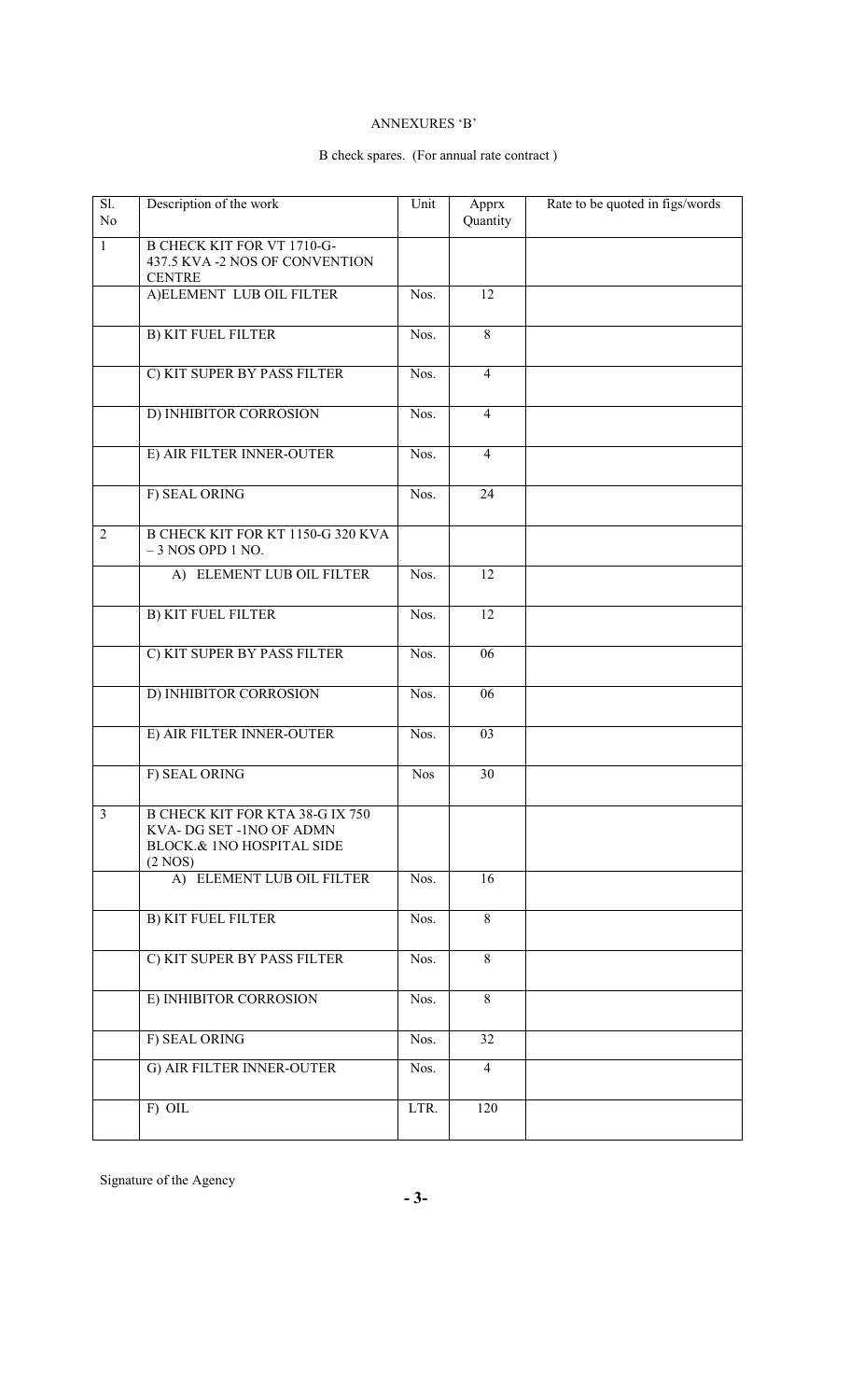| $\overline{4}$ | B CHECK KIT FOR S3.8G7 NEW DG SET<br>DATA CENTRE-1, BEHIND LIBRARY-<br>1(2NOS) |                           |                |  |
|----------------|--------------------------------------------------------------------------------|---------------------------|----------------|--|
|                | A) DIESEL FILTERS                                                              | <b>Nos</b>                | $\overline{2}$ |  |
|                | <b>B)</b> OIL FILTERS                                                          | Nos <sup></sup>           | $\overline{2}$ |  |
|                | <b>AIR FILTERS</b><br>$\mathcal{C}$                                            | <b>Nos</b>                | $\overline{2}$ |  |
|                | D) COOLANT                                                                     | <b>LITRE</b><br>${\bf S}$ | 10             |  |
|                | $E)$ OIL                                                                       | <b>LITRE</b><br>S         | 30             |  |
| 5              | MAINTENANCE SPARES FOR ALL DG<br><b>SETS</b>                                   |                           |                |  |
|                | A) WATER SAFETY CONTROL                                                        | Nos.                      | $\overline{c}$ |  |
|                | <b>B) OIL SAFETY CONTROL</b>                                                   | Nos.                      | $\overline{2}$ |  |
|                | C) SHUT DOWN WALVE                                                             | Nos.                      | $\overline{2}$ |  |
|                | D) TAPPET COVER GASKET                                                         | Nos.                      | 6              |  |
|                | E) STARTING SWITCH                                                             | Nos.                      | $\overline{2}$ |  |
|                | F) FLEXIBLE COUPLING<br><b>WATER</b>                                           | Nos.                      | $\overline{2}$ |  |
|                | G) EXHAUST BELLOW                                                              | Nos.                      | $\mathbf{1}$   |  |
|                | H) ADAPATOR EXHAUST TURBO                                                      | Nos.                      | $\mathbf{1}$   |  |
|                | <b>I)ELBOW EXHAUST TURBO</b>                                                   | Nos.                      | $\mathbf{1}$   |  |
|                | J) MAGNETIC SWITCH                                                             | Nos.                      | $\overline{2}$ |  |
|                | K) SELF STARTER FOR<br>250/320/437.5                                           | Nos.                      | $\mathbf{1}$   |  |
|                | L) HOUR METER                                                                  | Nos.                      | $\overline{4}$ |  |
|                | M) CABLE HOUR METER                                                            | Nos.                      | $\overline{4}$ |  |
|                | N)RADIATOR CORE ASSEMBNLY                                                      | Nos.                      | $\mathbf{1}$   |  |
| 6              | MAINTENANCE SPARES FOR ALL DG<br><b>SETS</b>                                   |                           |                |  |
|                | A)ELECTRONIC FUEL CONTROL                                                      | Nos.                      | 1              |  |
|                | <b>B)OIL SAFETY CONTROL</b>                                                    | Nos.                      | $\overline{2}$ |  |
|                | C) HOSE FUEL FILTER TO TANK                                                    | Nos.                      | $\overline{2}$ |  |
|                | D) HOSE FUEL FILTER TO TANK                                                    | Nos.                      | $\overline{2}$ |  |
|                | E) HOSE WATER SEPRATOR                                                         | Nos.                      | $\overline{2}$ |  |
|                | F) HOSE TURBO SUPPLY                                                           | Nos.                      | $\overline{2}$ |  |
|                | G) HOSE RETURN                                                                 | Nos.                      | $\overline{2}$ |  |

Signature of the Agency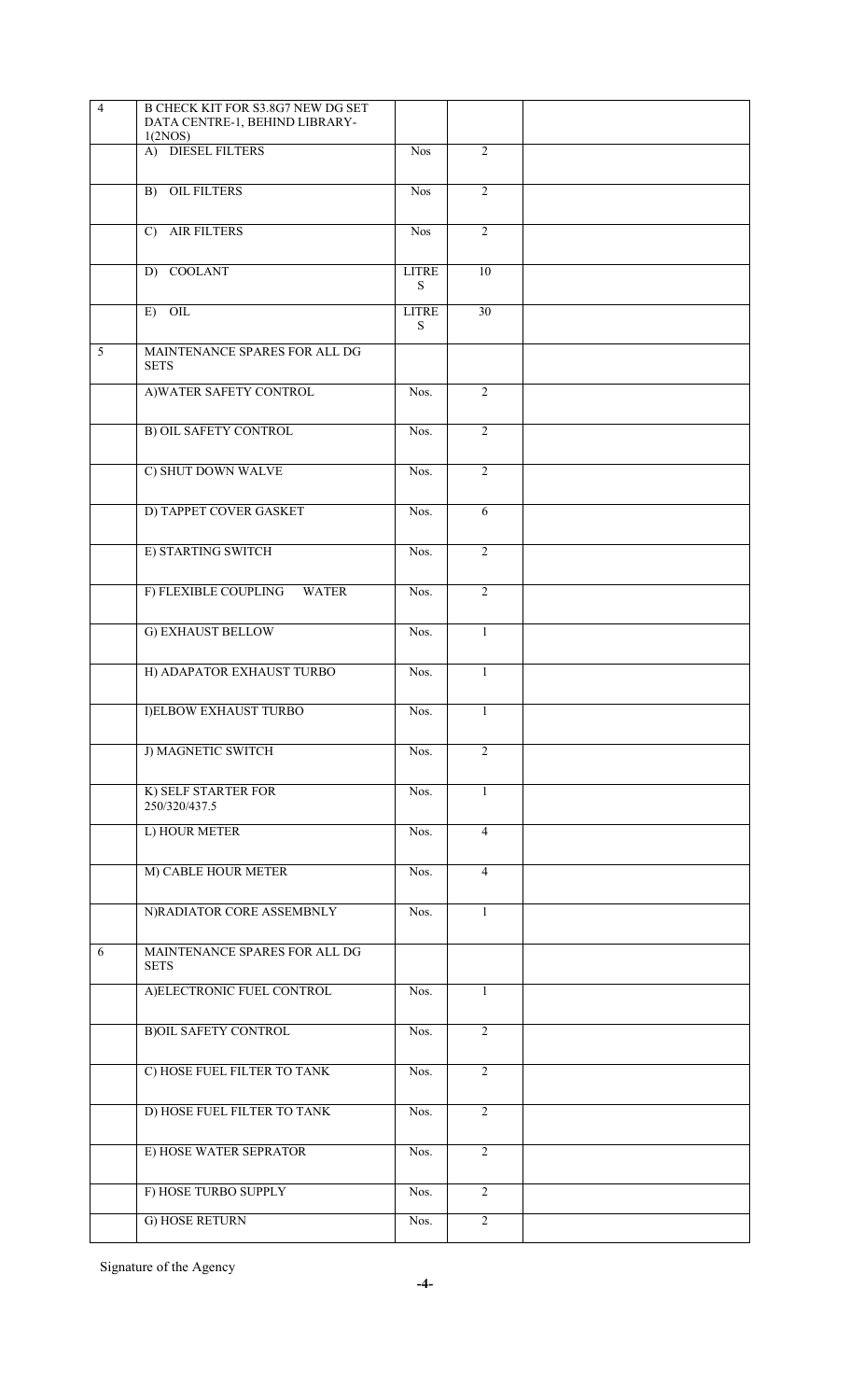|                       | H) HOSE BY PASS                                                                                   | Nos.       | $\overline{2}$    |                                 |
|-----------------------|---------------------------------------------------------------------------------------------------|------------|-------------------|---------------------------------|
|                       | <b>I)HOSE OIL SUCETION</b>                                                                        | Nos.       | $\overline{2}$    |                                 |
| Sl.<br>N <sub>0</sub> | Description of the work                                                                           | Unit       | Apprx<br>Quantity | Rate to be quoted in figs/words |
| $\overline{7}$        | 'B' CHECK KIT FOR 250 KVA DG SET<br>2 NOS OF DSA-1& 1.5 MRI<br>(2NOS)                             |            |                   |                                 |
|                       | A) OIL FILTER                                                                                     | Nos.       | 04                |                                 |
|                       | <b>B)FUEL FILTER</b>                                                                              | Nos.       | $\overline{04}$   |                                 |
|                       | <b>C)ENGINE OIL</b>                                                                               | ltr        | $\overline{08}$   |                                 |
|                       | D)COOLANT                                                                                         | can        | 02                |                                 |
|                       | E) CLEANING MATERIAL                                                                              | kg         | 8.0               |                                 |
|                       | <b>F)AIR FILTER</b>                                                                               | Nos.       | 02                |                                 |
|                       | <b>G)DELIVERY CHARGES</b>                                                                         | L/s        |                   |                                 |
|                       | H)SERVICE CHARGES                                                                                 | L/s        |                   |                                 |
| $\overline{8}$        | 'B' CHECK KIT FOR 250 KVA DG                                                                      |            |                   |                                 |
|                       | MODEL CTA 8.3G OF SPIRAL CT (<br>1NO)                                                             |            |                   |                                 |
|                       | A)LUB OIL FILTER                                                                                  | Nos.       | 01                |                                 |
|                       | <b>B)CORROSION FILTER</b>                                                                         | Nos.       | 01                |                                 |
|                       | C)FUEL WATER SEPARATOR                                                                            | Nos.       | 01                |                                 |
|                       | D)COOLANT                                                                                         | Can        | 01                |                                 |
|                       | <b>E) AIR FILTER INNER</b>                                                                        | Nos.       | 01                |                                 |
|                       | F) AIR FILTER OUTER                                                                               | Nos.       | 01                |                                 |
|                       | G)LUB OIL PREMIUM BLUE 15W 40                                                                     | ltr        | 40                |                                 |
|                       | H) DELIVERY CHARGES                                                                               | L/s        |                   |                                 |
|                       | <b>I)SERVICE CHARGES</b>                                                                          | L/s        |                   |                                 |
| $\overline{9}$        | 'B' CHECK KIT FOR KOEL ENGINE OF<br>MODEL RB 44 OF FIRE ENGINE PUMP<br>OF CONVENTION CENTRE.(1NO) |            |                   |                                 |
|                       | A) LUB OIL FILTER                                                                                 | <b>Nos</b> | 01                |                                 |
|                       | <b>B) FUEL FILTER</b>                                                                             | <b>Nos</b> | 01                |                                 |
|                       | C) CLEANING MATERIAL                                                                              | Kg         | 2.0               |                                 |
|                       | D) DELIVERY CHARGES                                                                               | L/s        |                   |                                 |
|                       | <b>SERVICE CHARGES</b><br>$E$ )                                                                   | L/s        |                   |                                 |
| 10                    | <b>B CHECK FOR 1010 KVA DG SET</b><br>ASHOKA LEYLAND HOSPITAL SIDE<br>(1 N <sub>O</sub> )         |            |                   |                                 |
|                       | A) OIL FILTER                                                                                     | NO         | $\overline{3}$    |                                 |

Signature of the Agency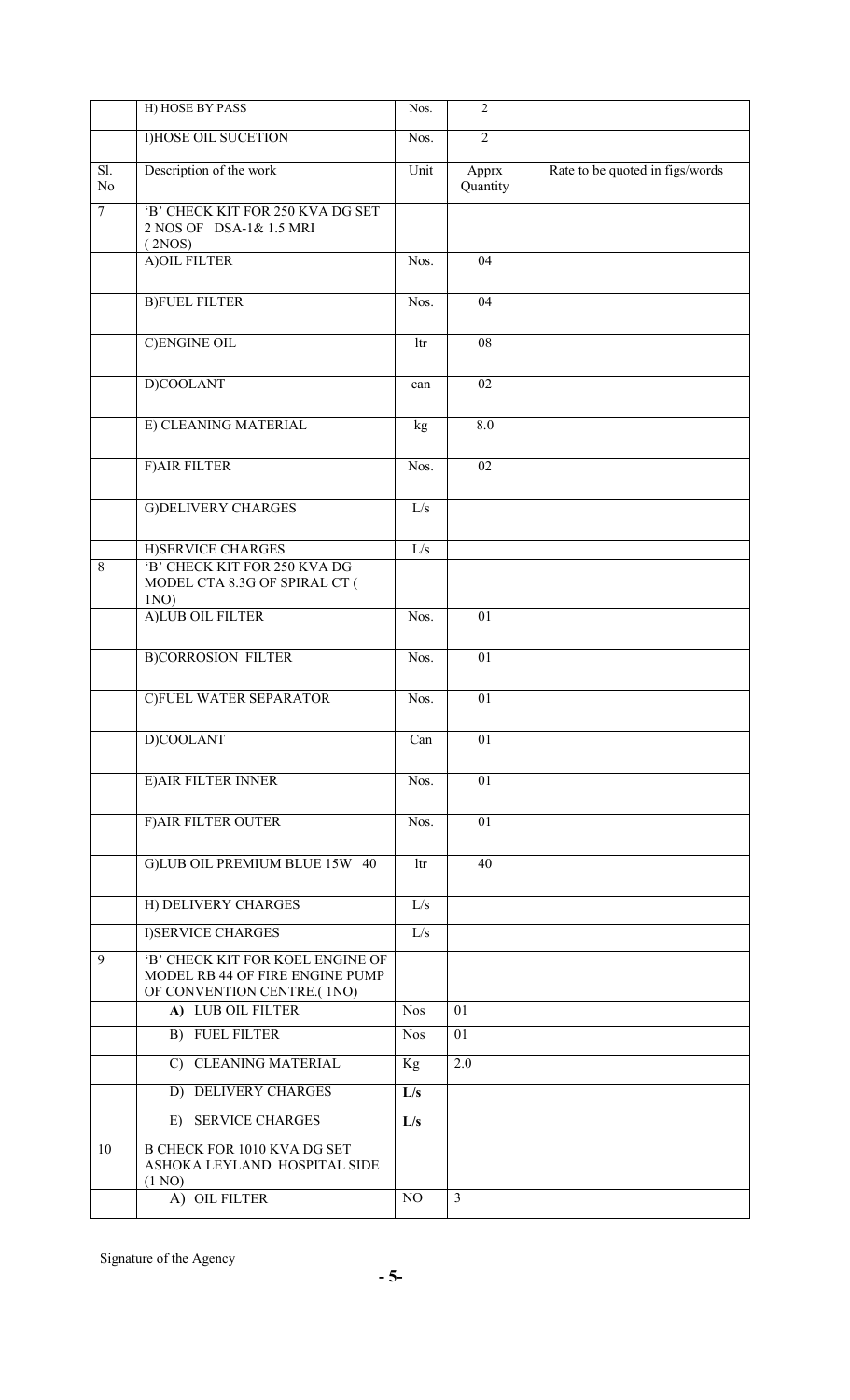|    | <b>B) DIESEL FILTER</b>                                                             | NO         | $\overline{4}$ |  |
|----|-------------------------------------------------------------------------------------|------------|----------------|--|
|    | C) BY PASS FILTER                                                                   | NO         | $\overline{4}$ |  |
|    | D) AIR FILTER                                                                       | NO         | $\overline{4}$ |  |
|    | $F)$ OIL                                                                            | LTR.       | 120            |  |
|    | G) PRIMING PUMP WITH<br><b>ACCESSORIES</b>                                          | <b>SET</b> | $\mathbf{1}$   |  |
|    | H) BUILT IN CHARGER WITH<br>BATTERY 24 VOLT 100AH                                   | <b>SET</b> | $\mathbf{1}$   |  |
| 11 | <b>B' CHECK KIT FOR CUMMINS</b><br><b>ENGINE</b><br>OF125<br><b>KVA</b><br>MEG(1NO) |            |                |  |
|    | F) LUB OIL FILTER SPINON                                                            | <b>Nos</b> | 02             |  |
|    | G) FUEL FILTER SPIN ON TYPE                                                         | <b>Nos</b> | 02             |  |
|    | H) AIR FILTER                                                                       | <b>Nos</b> | 02             |  |
|    | <b>SEAL 'O' RING</b><br>$\Gamma$                                                    | <b>Nos</b> | 20             |  |
| 12 | <b>B CHECK KIT FOR 100 KVA DG SET</b><br>AT DSA-2 (1 NO)                            |            |                |  |
|    | A) DIESEL FILTER                                                                    | NO         | $\mathbf{1}$   |  |
|    | B) OIL FILTER                                                                       | NO         | $\mathbf{1}$   |  |
|    | C) FUEL SEPARATOR                                                                   | NO         | $\overline{1}$ |  |
|    | D) AIR FILTER                                                                       | NO         | $\mathbf{1}$   |  |
|    | E) COOLENT GREEN                                                                    | LTR.       | 5              |  |
|    | <b>ENGINE OIL</b><br>$F$ )                                                          | LTR.       | 20             |  |
| 13 | <b>B CHECK KIT 250 KVA SET CUMMINS</b><br>AT SAKALA WARA (1NO)                      |            |                |  |
|    | A) ELEMENT LUB OIL FILTER                                                           | Nos.       | $\overline{2}$ |  |
|    | <b>B) KIT FUEL FILTER</b>                                                           | Nos.       | $\overline{2}$ |  |
|    | C) KIT SUPER BY PASS FILTER                                                         | Nos.       | $\overline{2}$ |  |
|    | E) INHIBITOR CORROSION                                                              | Nos.       | $\overline{2}$ |  |
|    | F) SEAL ORING                                                                       | Nos.       | $\overline{2}$ |  |
|    | <b>G) AIR FILTER INNER-OUTER</b>                                                    | Nos.       | $\overline{2}$ |  |
|    | F) OIL                                                                              | LTR.       | 60             |  |

**Note: Apply GST as per Government order separately**

Signature of the agency Sd/after duly accepting the quotation **Head of Engg.** Section with address and rubber stamp. NIMHANS, BANGALORE